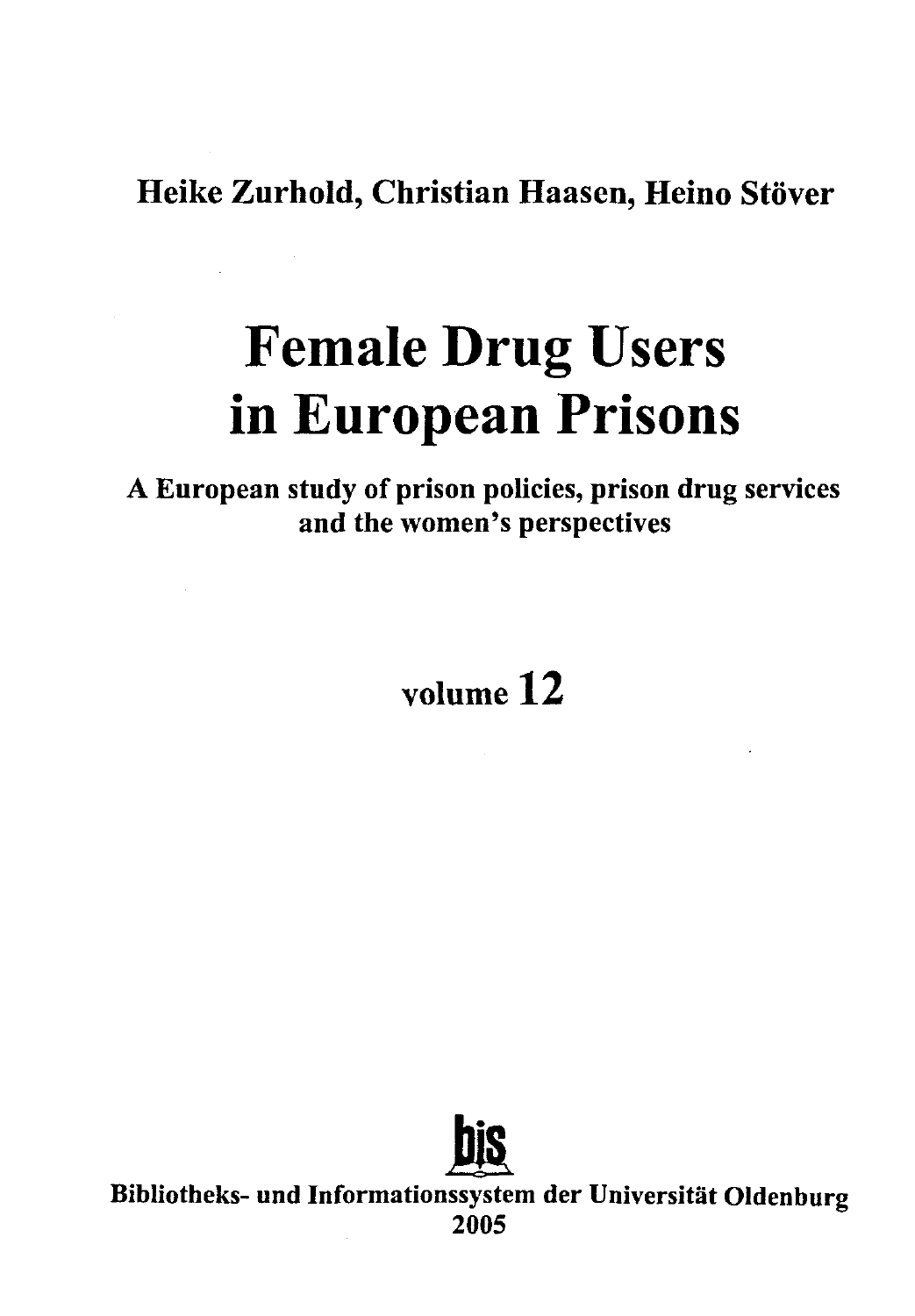## Table of Contents

| 1     | Introduction                                                       | 15 |
|-------|--------------------------------------------------------------------|----|
| 1.1   | Objectives                                                         | 16 |
| 1.2   | Definition of the target group                                     | 17 |
| 1.3   | Methods                                                            | 18 |
| 1.3.1 | Questionnaire among the 25 member states of the European<br>Union  | 19 |
| 1.3.2 | Questionnaire among female drug users in prison                    | 21 |
| 2     | Literature review on "drugs & prison"                              | 25 |
| 2.1   | Problem definition                                                 | 25 |
| 2.2   | Characteristics of female drug using prisoners                     | 27 |
| 2.3   | Health and social problems of female drug users entering<br>prison | 27 |
| 2.3.1 | Drug use and health risks in prison                                | 29 |
| 2.4   | Drug and treatment services for drug using women in prison         | 33 |
| 2.5   | Evaluation results of intervention programmes                      | 37 |
| 2.5.1 | Impact of intervention programmes on relapse prevention            | 38 |
| 2.5.2 | Gender specific needs and barriers for relapse prevention          | 40 |
| 2.5.3 | Assessment of best practice based on evaluation results            | 41 |
| 3     | Results of the European prison survey                              | 43 |
| 3.1   | Introduction                                                       | 43 |
| 3.2   | Prison population of the 25 member states of the European<br>Union | 44 |
| 3.3   | Adult female prisoners in Europe                                   | 46 |
| 3.3.1 | Prevalence of adult female drug users in European prisons          | 49 |
| 3.3.2 | Assessment of drug-related problems in prison                      | 57 |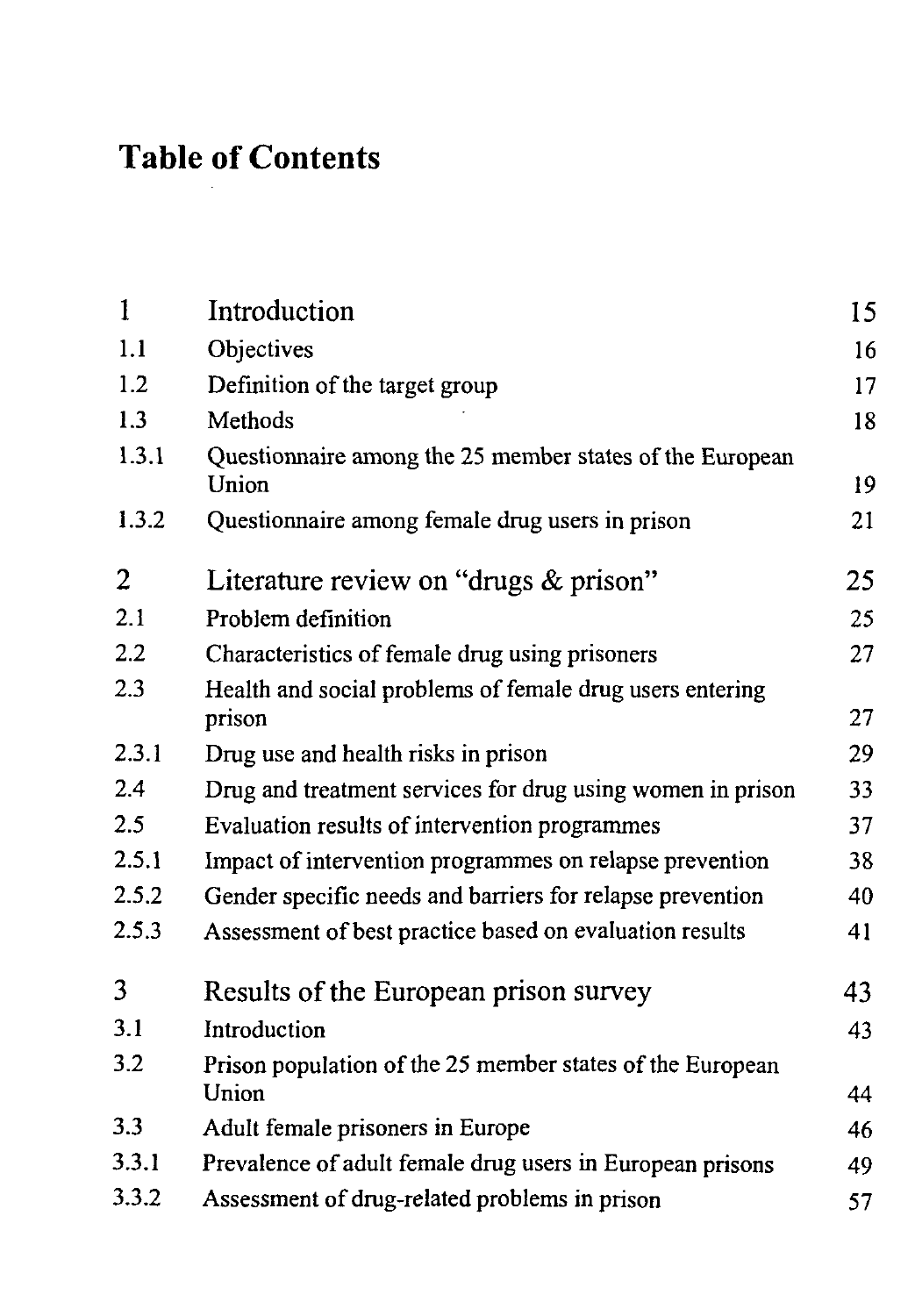$\overline{\mathbf{8}}$ 

| 3.4   | Provision of drug and treatment services in European prisons | 62  |
|-------|--------------------------------------------------------------|-----|
| 3.4.1 | Country specific comparison of available drug services in    |     |
|       | prison                                                       | 67  |
| 3.4.2 | Pre- and post-release services for female drug users         | 84  |
| 3.5   | Quality assurance of drug care in prison                     | 87  |
| 3.6   | Future requirements for drug services in prison              | 91  |
| 4     | Description of the prison settings                           | 97  |
| 4.1   | Hamburg - the prison Hahnöfersand                            | 97  |
| 4.2   | Barcelona -- the prisons Brians and Wad-Ras                  | 101 |
| 4.3   | Glasgow - the prison Cornton Vale                            | 103 |
| 4,4   | Vienna - the prisons Favoriten and Schwarzau                 | 106 |
| 4.5   | Warsaw - the prison Lubliniec                                | 110 |
| 5     | Female drug using prisoners in five European cities:         |     |
|       | Results of the questionnaires                                | 113 |
| 5.1   | Social profile of female drug using prisoners                | 114 |
| 5.1.1 | Summary                                                      | 120 |
| 5.2   | Delinquency and previous imprisonment                        | 121 |
| 5.2.1 | Illegal activities and reasons for current imprisonment      | 121 |
| 5.2.2 | Lifetime prevalence of prison sentences                      | 129 |
| 5.2.3 | Summary                                                      | 139 |
| 5.3   | Patterns of drug use outside and inside prison               | 142 |
| 5.3.1 | Drug use in the month before entering prison                 | 146 |
| 5.3.2 | Drug use since being in prison                               | 157 |
| 5.3.3 | Methadone maintenance treatment in prison                    | 163 |
| 5.3.4 | Summary                                                      | 165 |
| 5.4   | Health and social functioning in prison                      | 168 |
| 5.4.1 | Psychosocial distress of the women                           | 170 |
| 5.4.2 | Social contacts before and since entering prison             | 175 |
| 5.4.3 | Summary                                                      | 182 |
| 5.5   | Utilisation of drug services outside and inside prison       | 184 |